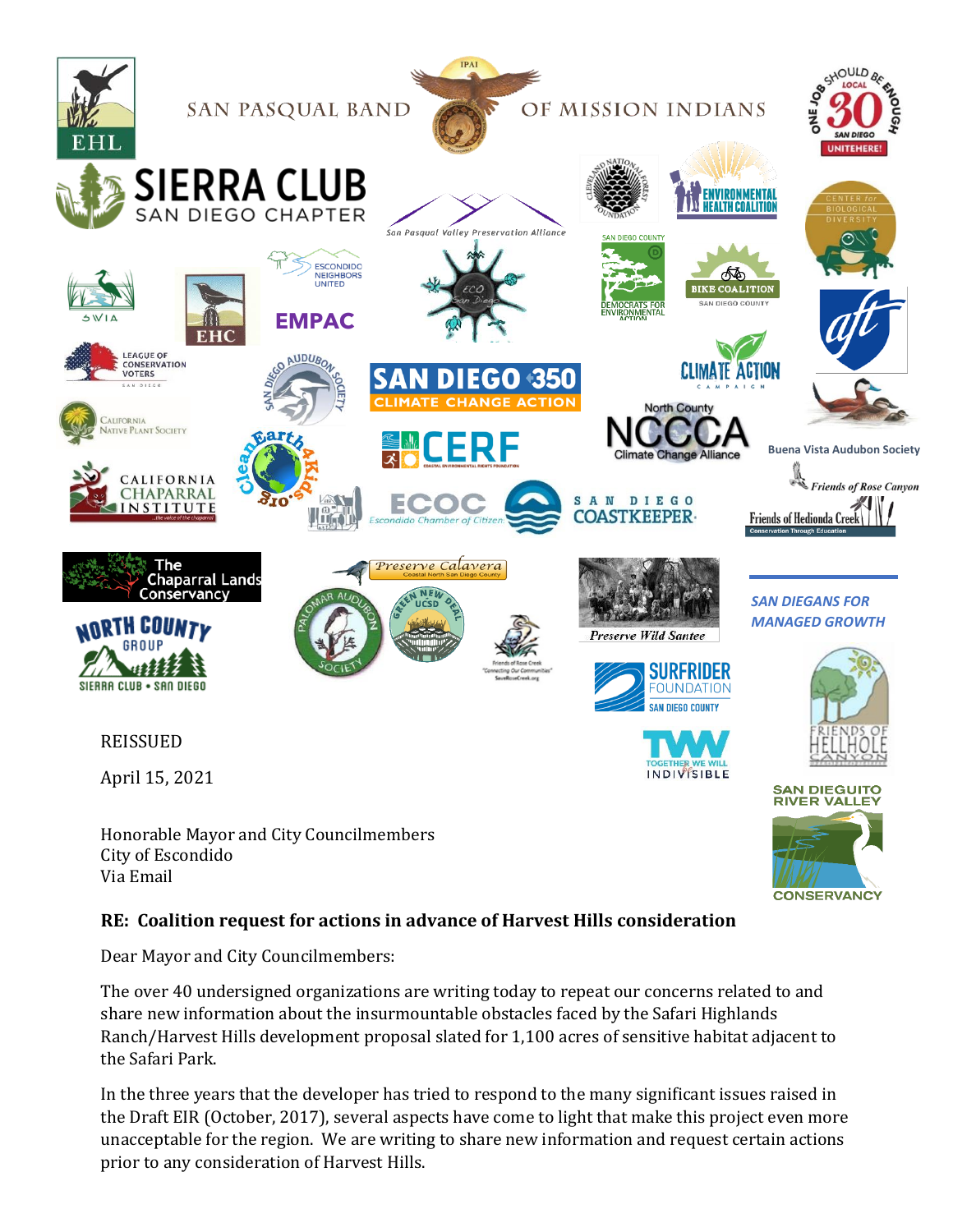#### **1. County General Plan policies and MSCP requirements not met.**

The project would remove 1,100 acres of habitat designated for protection under both South County and the proposed North County Multiple Species Conservation Plan (MSCP). The adopted South County MSCP requires the County to secure an Annexation Agreement prior to annexation out of the County.

# **South County MSCP Implementation Agreement 9.19**

"…In the event land within the County's jurisdiction is annexed to another jurisdiction, **an agreement shall be reached** between the County, the annexing jurisdiction, USFWS, and CDFG, as part of the annexation process, to ensure that any development of the annexed lands proceed in accordance with the conservation goals of the MSCP..."<sup>1</sup> (emphasis added)

No annexation agreement has been executed as of yet in spite of the County's request over three years ago that the project be conditioned to require such an agreement.2 The City should not consider a final EIR or project approval until that agreement is successfully executed due to changes to the project that may be required to meet the standards of the agreement.

Further, County General Plan policy LU-4.5 requires County coordination to oppose annexations where the land uses are significantly incompatible.

## **LU-4.5 Annexations with Incompatible Land Uses.**

"Coordinate with LAFCO to **oppose annexations by neighboring cities that would result in land uses incompatible with unincorporated lands**…" (emphasis added)

These two requirements alone may result in County opposition to the proposed Sphere of Influence adjustment and annexation. The City should require these issues be addressed prior to taking up this decision.

# **2. New LAFCO policy L-101 on preservation of open space adopted.**

In 2020, LAFCO adopted a revised Legislative Policy L-101 Preservation of Open Space and Agricultural Lands. It reads, in relevant part,

"It is the policy of the San Diego Local Agency Formation Commission to:

## 2. **Protect and preserve open space land—and of most importance lands that support wildlife – against their premature conversions.**

- a. **Discourage proposals that would convert open space to other uses.**
- b. The Commission reserves discretion to consider proposals involving the conversion of open space based on local conditions in conjunction with ensuring orderly growth and development **reflecting local habitat planning.**
- c. Encourage the County of San Diego and incorporated cities to coordinate the **designation and protection of open space lands and associated uses as community greenbelts and separators."** <sup>3</sup> (emphasis added)

As a community buffer and high value, wildlife rich open space included in habitat planning, these policies cannot be met by the current Harvest Hills plan.

<sup>&</sup>lt;sup>1</sup> South County MSCP Implementing Agreement, March 17, 1998

<sup>2</sup> County of San Diego DEIR comment letter dated December 22, 2017

<sup>&</sup>lt;sup>3</sup> LAFCO Legislative Policy L-101 Preservation of Open Space and Agricultural Lands, adopted October 5, 2020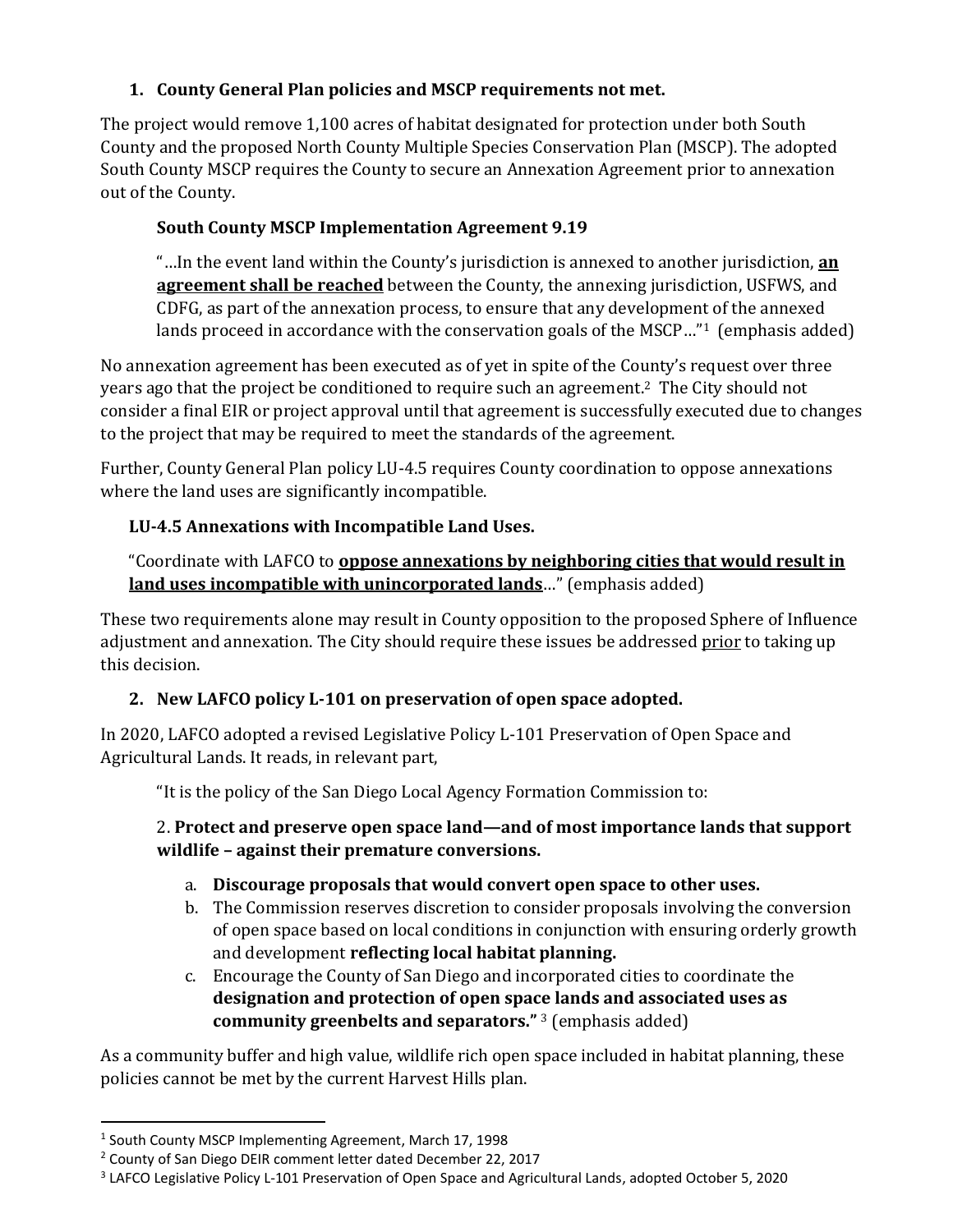#### **3. City/School budgets now known to be negatively impacted, fire insurance may not be available.**

The City has conducted financial analyses that show an unfunded gap of over \$500,000 a year from units in annexed lands.<sup>4</sup> A peer-review economic analysis of this project found an unfunded gap of \$850,000 <sup>5</sup>a year from units from this project. Additional analysis should be done to also reflect the unfunded impact if the project is not built out on the expected timeline.

Further, according to the San Pasqual Union School District, the project will cause over \$3.4 million in unfunded impacts.<sup>6</sup> In addition, the passage of Proposition 19 may further reduce the amount of property taxes that will be collected from future residents.<sup>7</sup>

Due to the location in a Very High Fire Hazard Severity Zone, it is also likely that residents in this very-high fire risk location will be unable to secure fire insurance, thus risking failure on the part of the development.

## **4. California Attorney General opposing housing development in Very High Fire Risk areas—like Harvest Hills.**

On March 18, 2021, the Union-Tribune reported legal filings<sup>8</sup> by the Attorney General in opposition to two Otay Mesa development projects due to fire risks<sup>9</sup> and which are currently being litigated by some signers to this letter. Evacuation problems at Harvest Hills are as bad or worse. In the case of Harvest Hills, a wind-driven fire would also put local economic, tourist, and educational jewels, including the Safari Park and local vineyards--as well as local residents—at significant risk. Expert analysis demonstrates significant likelihood of evacuation failure.<sup>10</sup>

**The fire danger in this area cannot be mitigated.** It can only be avoided by not putting people in harm's way.

# **5. Harvest Hills is proposed at a time when Escondido is in flux**

Escondido has recently hired a new City Manager, Mr. Sean McGlynn. Since this project, if passed, will have a major, negative economic impact on the City for decades to come, the City Manager McGlynn should have a role in any further recommendations related to it.

We understand that staff intends to bring the project forward soon and that potential action will be considered in the summer.

The undersigned organizations urge the City to require the following actions *prior* to advancing the CEQA review and rendering a decision on the project at the City:

<sup>4</sup> Community Facilities District Presentation, City of Escondido, December, 2019, slide 10

<sup>5</sup> Keyser Marston Harvest Hills – [Peer Review of Fiscal Impact Analysis,](https://www.escondido.org/Data/Sites/1/media/PDFs/Planning/SafariRanch/peerreview2019.pdf?v=2) p.2 December 16, 2019

<sup>&</sup>lt;sup>6</sup> Report to San Pasqual Union School District by Cooperative Strategies on impacts of Safari Highlands Ranch Development, May 8, 2018

<sup>7</sup> <https://lao.ca.gov/BallotAnalysis/Proposition?number=19&year=2020,e.g> see expanded special rules for eligible homeowners <sup>8</sup> [https://oag.ca.gov/news/press-releases/attorney-general-becerra-seeks-intervene-litigation-over-wildfire-risk-san](https://oag.ca.gov/news/press-releases/attorney-general-becerra-seeks-intervene-litigation-over-wildfire-risk-san-diego)[diego](https://oag.ca.gov/news/press-releases/attorney-general-becerra-seeks-intervene-litigation-over-wildfire-risk-san-diego)

<sup>9</sup> <https://www.sandiegouniontribune.com/news/environment/story/2021-03-17/becerra-otay-ranch-development>

<sup>&</sup>lt;sup>10</sup> Cova, December 28, 2017 Analysis prepared by Thomas J. Cova, Wildlife Fire Evacuation Plan for Safari Highlands [Ranch](https://www.spvpa.org/wp-content/uploads/2018/01/Cova-comments-on-SHR-Wildand-Fire-Evacuation-Plan-2017.pdf) and Berkeley Engineering and Research Inc, Joseph B. Zicherman, PHD[, Review of Safari Highlands Ranch EIR of](https://www.spvpa.org/wp-content/uploads/2018/01/Zicherman-Report-and-CV-2017-12-27.pdf)  [October 2017.](https://www.spvpa.org/wp-content/uploads/2018/01/Zicherman-Report-and-CV-2017-12-27.pdf)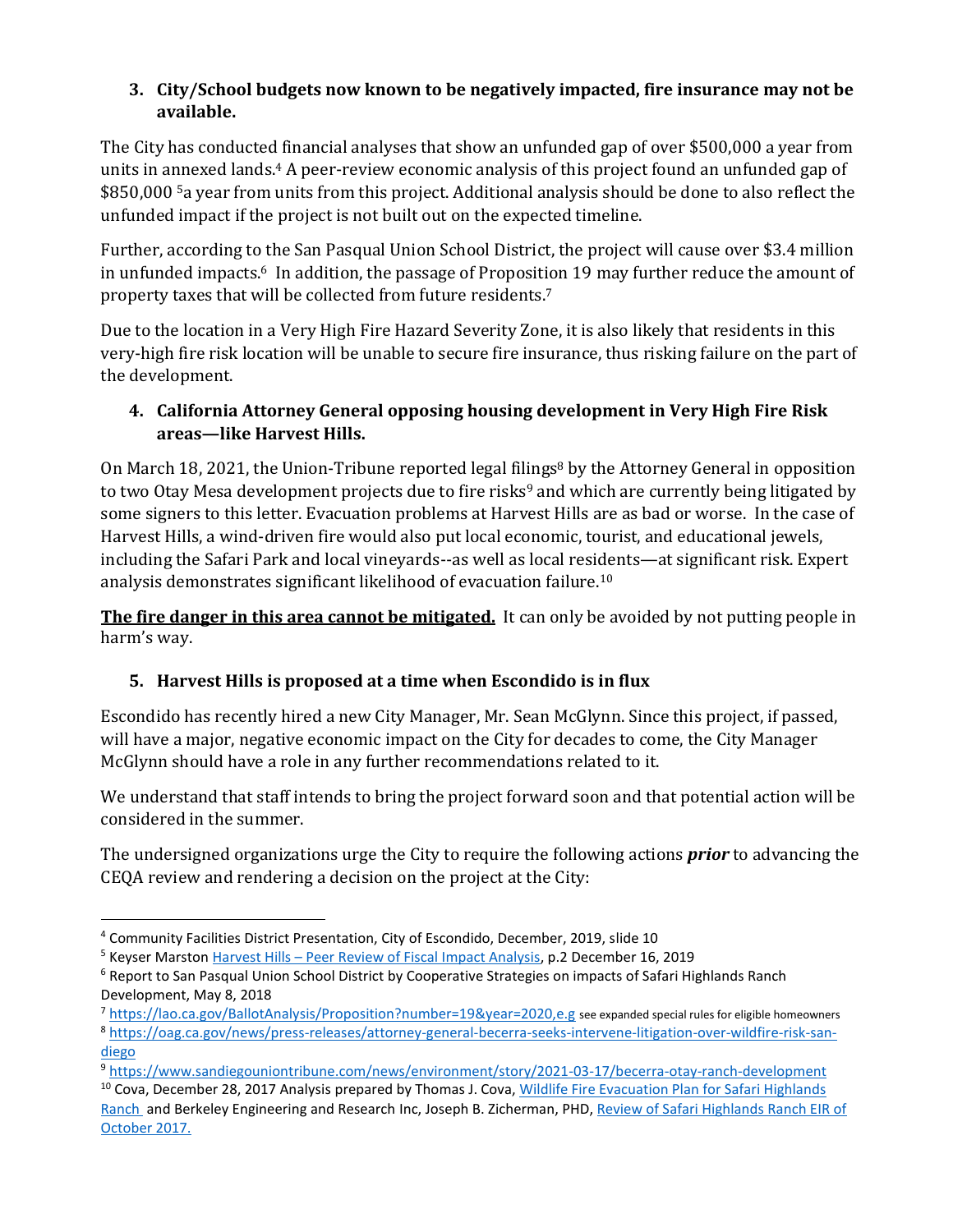- 1. The Annexation Agreement needed to proceed with LAFCO Sphere of Influence and annexation decisions is fully executed;
- 2. A favorable position for the project has been adopted by the County of San Diego demonstrating that incompatibilities are resolved;
- 3. A full and detailed economic impact analysis is completed which makes transparent to existing residents and taxpayers the unfunded costs of this project, including an analysis of fiscal impact of a partially completed project; and,
- 4. The new City Manager is installed at the City.

Please contact Laura Hunter at [LauraHunter744@gmail.com](mailto:LauraHunter744@gmail.com) to let us know of your intent related to these requests.

Respectfully,

*George Courser* Conservation Chair and Legal Committee San Diego Chapter of the Sierra Club

*Dan Silver* Executive Director Endangered Habitats League

*NeySa Ely* President San Pasqual Valley Preservation Alliance

*Pam Heatherington* Board Director Environmental Center of San Diego

*Marco Gonzalez* Executive Director Coastal Environmental Rights Foundation

*Brigette Browning* President UNITE HERE Local 30

*Peter J. Broderick* Staff Attorney, Urban Wildlands Program Center for Biological Diversity

*Joaquin Aganza* President Friends of Hellhole Canyon

*David Hekel Trystan Loefke*  Conservation Chairs Palomar Audubon Society

*Stephen W. Cope* Chairman San Pasqual Band of Mission Indians *Trish Boaz* Executive Director San Dieguito River Valley Conservancy

*David Hogan,*  Executive Director The Chaparral Lands Conservancy

*Lucero Sanchez* Community Policy Coordinator San Diego Coastkeeper

*Frank Landis* Conservation Chair California Native Plant Society, San Diego Chapter

*Duncan McFetridge* **Director** Cleveland National Forest Foundation

*Matthew Vasilakis*  Program Co-Director Climate Action Campaign

*Diane Takvorian* Executive Director Environmental Health Coalition

*Jim Miller* Vice President American Federation of Teachers, Local 1931

*Tina Iki* Board member Escondido Neighbors United

*Diane Nygaard* President Preserve Calavera